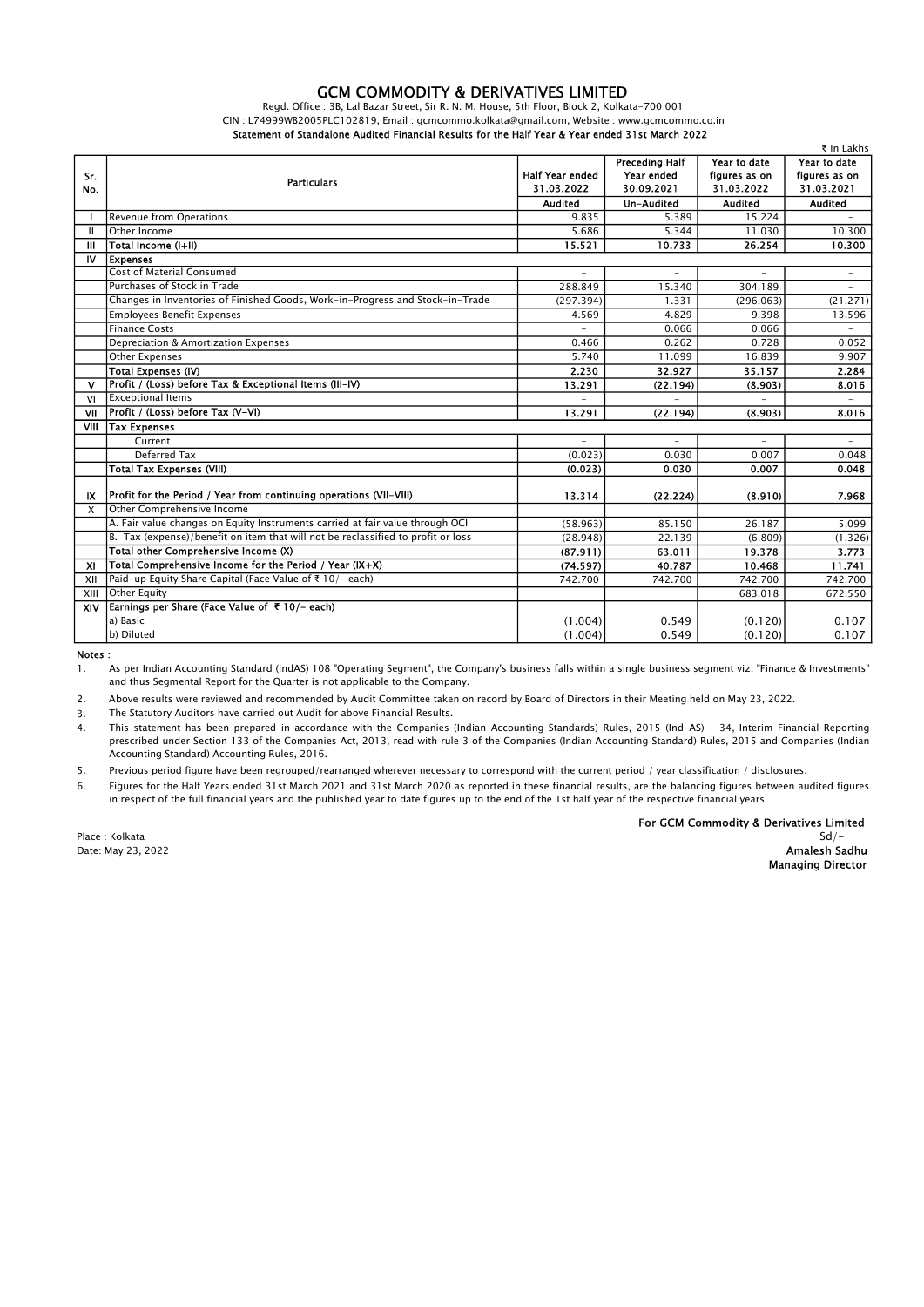## GCM COMMODITY & DERIVATIVES LIMITED Statement of Assets & Liabilities

|                                                                    | (₹ In Lakhs)           |                 |  |  |  |
|--------------------------------------------------------------------|------------------------|-----------------|--|--|--|
|                                                                    | As At                  |                 |  |  |  |
| <b>Particulars</b>                                                 | <b>31st March 2022</b> | 31st March 2021 |  |  |  |
| <b>ASSETS</b>                                                      | <b>Audited</b>         | <b>Audited</b>  |  |  |  |
| <b>Non-Current Assets</b>                                          |                        |                 |  |  |  |
| Property, Plant and Equipment                                      | 0.797                  | 370.366         |  |  |  |
| <b>Financial Assets</b>                                            |                        |                 |  |  |  |
| <b>Income Tax Assets</b>                                           | 6.027                  | 1.800           |  |  |  |
| <b>Deferred Tax Assets</b>                                         | 0.473                  | 3.385           |  |  |  |
| Total Non-Current Assets                                           | 7.297                  | 375.551         |  |  |  |
|                                                                    |                        |                 |  |  |  |
| <b>Non-Current Financial Assets</b>                                |                        |                 |  |  |  |
| Non-Current Investments                                            | 236.534                | 347.784         |  |  |  |
| Trade Receivables, Non-Current                                     |                        |                 |  |  |  |
| Loans, Non-Current                                                 |                        |                 |  |  |  |
| Other Non-Current Financial Assets                                 |                        |                 |  |  |  |
| Total Non-Current Financial Assets                                 | 236.534                | 347.784         |  |  |  |
|                                                                    |                        |                 |  |  |  |
| <b>Deferred Tax Assets</b>                                         |                        |                 |  |  |  |
| Other Non-Current Assets                                           |                        |                 |  |  |  |
| <b>Gross Non-Current Assets </b>                                   |                        |                 |  |  |  |
|                                                                    |                        |                 |  |  |  |
| <b>Current Assets</b>                                              |                        |                 |  |  |  |
| Inventories                                                        | 325.967                | 29.904          |  |  |  |
| <b>Financial Assets</b>                                            |                        |                 |  |  |  |
| <b>Current Investments</b>                                         |                        |                 |  |  |  |
| <b>Trade Receivables</b>                                           | 1,929.546              | 1,593.588       |  |  |  |
| Cash & Cash Equivalents                                            | 11.701                 | 2.222           |  |  |  |
| <b>Bank Balances</b>                                               | 0.240                  | 0.108           |  |  |  |
| Short Term Loans & Advances                                        |                        |                 |  |  |  |
| <b>Other Financial Assets</b>                                      | 3.267                  | 3.267           |  |  |  |
| <b>Other Current Assets</b>                                        | 164.199                | 175.876         |  |  |  |
| Total Non-Current Assets                                           | 2,434.920              | 1,804.965       |  |  |  |
| Total Assets                                                       | 2,678.751              | 2,528.300       |  |  |  |
| <b>EQUITY &amp; LIABILITIES</b>                                    |                        |                 |  |  |  |
| <b>Equity</b>                                                      |                        |                 |  |  |  |
| <b>Equity Share Capital</b>                                        | 742.700                | 742.700         |  |  |  |
| Reserves & Surplus                                                 | 683.018                | 672.550         |  |  |  |
| Money Received against Share Warrants                              |                        |                 |  |  |  |
| Total Equity                                                       | 1,425.718              | 1,415.250       |  |  |  |
|                                                                    |                        |                 |  |  |  |
| <b>Share Application Money Pending Allotment</b>                   |                        |                 |  |  |  |
|                                                                    |                        |                 |  |  |  |
|                                                                    |                        |                 |  |  |  |
| <b>LIABILITIES</b>                                                 |                        |                 |  |  |  |
| <b>Non Current Liabilities</b>                                     |                        |                 |  |  |  |
| <b>Financial Liabilities</b>                                       |                        |                 |  |  |  |
| Long Term Borrowings                                               |                        |                 |  |  |  |
| Long Term Provisions                                               |                        |                 |  |  |  |
| Deferred Tax Liabilities (Net)                                     | 3.904                  |                 |  |  |  |
| Other Non Current Liabilities                                      |                        |                 |  |  |  |
| Total Non-Current Liabilities                                      | 3.904                  |                 |  |  |  |
|                                                                    |                        |                 |  |  |  |
| <b>Current Liabilities</b>                                         |                        |                 |  |  |  |
| <b>Financial Liabilities</b>                                       |                        |                 |  |  |  |
| <b>Short Term Borrowings</b>                                       |                        |                 |  |  |  |
| <b>Trade Payables</b>                                              |                        |                 |  |  |  |
| <b>Other Financial Liabilities</b><br><b>Short Term Provisions</b> | 1,247.395              | 1,111.086       |  |  |  |
| Current Tax Liabilities (Net)                                      |                        |                 |  |  |  |
| <b>Other Current Liabilities</b>                                   | 1.734                  | 1.964           |  |  |  |
| Total Current Liabilities                                          | 1,249.129              | 1,113.050       |  |  |  |
| Total Liabilities                                                  | 1,253.033              | 1,113.050       |  |  |  |
| Total Equity & Liabilities                                         | 2,678.751              | 2,528.300       |  |  |  |
|                                                                    |                        |                 |  |  |  |